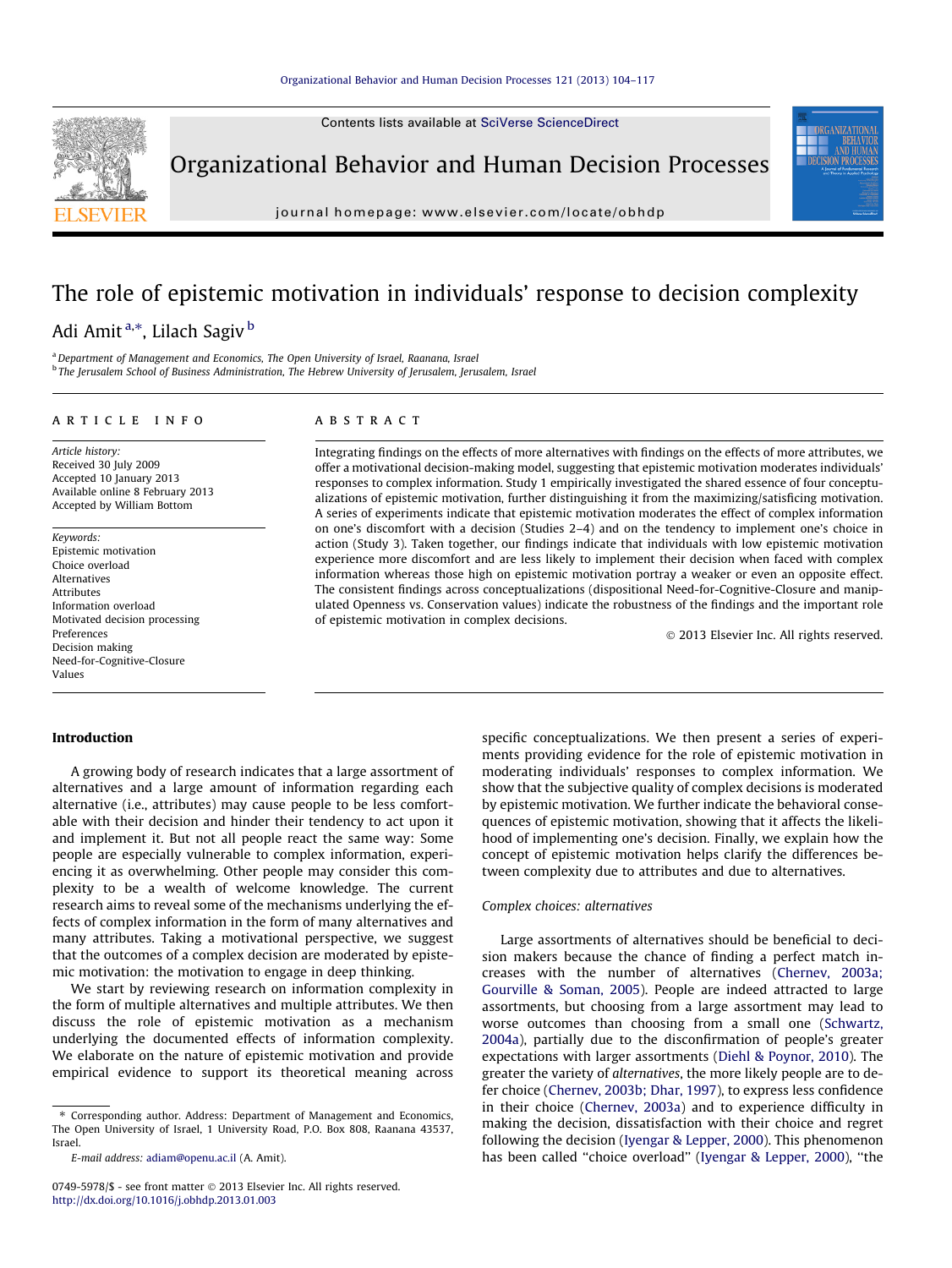paradox of choice'' ([Schwartz, 2004a](#page--1-0)) and ''the tyranny of choice'' ([Schwartz, 2004b\)](#page--1-0).

The behavioral effects of too many alternatives have been documented in several recent studies. For example, only 3% of the people at a jam-tasting booth displaying a variety of 24 flavors actually bought a jar of jam, whereas nearly 30% did so when the booth displayed only six flavors ([Iyengar & Lepper, 2000](#page--1-0)). In a laboratory experiment, participants who chose a chocolate from an assortment of 30 experienced the choosing process as more difficult than participants who chose among six. Having tasted the chocolate they chose, those who had been presented with the larger assortment were less satisfied with their choice and were also less likely to choose chocolates as compensation ([Iyengar & Lepper, 2000,](#page--1-0) Study 3).

This phenomenon has also been documented for decisions of great importance. More people participated in pension plans in organizations that offered a limited number of funds than in organizations that offered ten or more fund options [\(Iyengar,](#page--1-0) [Huberman, & Jiang, 2004\)](#page--1-0). A recent review indicates, however, that this phenomenon is not always evident, and more research in needed to discover possible moderators [\(Scheibehenne, Greifeneder,](#page--1-0) [& Todd, 2010](#page--1-0)).

Choosing one of many alternatives is more complex and requires more effort than choosing one of a few alternatives. Along the same lines, choosing from alternatives that have only a few different attributes, such as jams or chocolates, is less complex and requires less effort than choosing from alternatives that have a larger number of different attributes, such as digital cameras (which can have different resolutions, sizes, zooms, and other properties). Thus, the effect of having more alternatives could be seen as an example of a more general effect of greater informational complexity (e.g., [Greifeneder, Scheibehenne, & Kleber, 2010; Payne, Bett](#page--1-0)[man, & Johnson, 1993](#page--1-0)). Moreover, discomfort with one's choice is affected not only by the number of alternatives, but also by the amount of information provided, as defined by the number of attributes of each alternative.

#### Complex choices: attributes

The burdening effect of choice involving multiple attributes was demonstrated in a study in which students expressed greater preference for potential roommates when their description included fewer traits [\(Ganzach & Schul, 1995](#page--1-0)).<sup>1</sup> Early studies simultaneously investigated the effects of the number of alternatives and the number of attributes, with inconsistent results. Whereas [Malhotra \(1982\)](#page--1-0) found that alternatives and attributes each had an independent effect on choice difficulty, others ([Jacoby, Speller, & Kohn, 1974](#page--1-0)) found an interaction pattern, suggesting that the effect of attributes depends on whether there are many or few alternatives (see the dispute between [Jacoby, 1984; Malhotra, 1984](#page--1-0)).

In a recent series of studies Dijksterhuis and colleagues ([Dijk](#page--1-0)[sterhuis, Bos, Nordgren, & Van Baaren, 2006a, 2006b, 2006c](#page--1-0)) found that describing a product (i.e., a car) with more (vs. fewer) attributes (e.g., 12 vs. 4) resulted in poorer decision outcomes when participants were instructed to deliberate about the decision (the ''conscious'' condition). Compared to the fewer-attributes condition, participants in the more-attributes condition chose the presumably objectively best option less often $2$  and were also less satisfied with their decision. Interestingly, when participants made the decision while distracted (i.e., the ''unconscious'' condition), the pattern was reversed. The manipulation in the distraction condition (solving anagrams while deliberating) tempered people's ability as well as motivation to process information. To tease apart these effects, the current research focuses on the effect of motivation under conscious conditions.

## The subjective quality of a decision

Research on decision-making frequently explores the objective quality of the decision, looking at when and how people identify the objectively best choice. Often, however, there is no such objectively best choice. There is no "right" career choice - different people prefer different occupations. Similarly, there is no ''best'' digital camera or cellphone – people have different preferences for a camera or phone. For example, some people care about the color of their cellphone, whereas others care more about its weight or the quality of its camera feature. Thus, the same phone could be the ''right'', most appropriate, choice for one person, but a less appropriate choice for another. The present research joins recent studies (e.g., [Greifeneder et al., 2010; Iyengar & Lepper, 2000;](#page--1-0) [Iyengar, Wells, & Schwartz, 2006](#page--1-0)) that have focused on decisions in which the assortment is composed of various alternatives, with no objectively ''right'' or ''wrong'' choice – decisions in which people choose the alternative that is most appealing to them.

The quality of the decision is often viewed as the level of consistency between the chosen alternatives and the individual's values ([Payne et al., 1993\)](#page--1-0). However, measuring the level of consistency between people's preferences and their choices requires taking into account not only the consistency of the preferred attributes, but also the consistency of the preferred processing scheme and the satisfaction of motivations ([Higgins, 2000](#page--1-0)). We reason that self-reported subjective quality is a good proxy for such overall consistency.

Various attempts have been made to capture the subjective quality of people's decisions, looking at good/bad post-decision feelings ([Carmon, Wertenbroch, & Zeelenberg, 2003\)](#page--1-0), considering a combination of regret and satisfaction ([Iyengar & Lepper, 2000\)](#page--1-0) or distinguishing regret from satisfaction [\(Tsiros & Mittal, 2000\)](#page--1-0). Studying both subjective and objective manifestations of the quality of decisions, the current research focuses on two outcomes. First, we studied the subjective sense of discomfort in making a complex decision, operationalized as a sense of difficulty in making the decision and low confidence in the chosen alternative (Studies 2–4). Second, we investigated the implementation of the decision as reflected in overt behavior (Study 3).

#### Epistemic motivation

All people are vulnerable to inferior outcomes due to overwhelming information complexity. Yet people differ in their susceptibility to it. For example, individuals with consolidated preferences (i.e., those with an ideal-point available), manage complex information better than individuals who do not have an idealpoint available ([Chernev, 2003b](#page--1-0)); and greater levels of involvement encourage the adoption of better information processing strategies ([Mantel & Kardes, 1999\)](#page--1-0). As [Chernev, Bockenholt, and Goodman](#page--1-0) [\(2010\)](#page--1-0) pointed, it is important to investigate when information complexity has adverse effects. In the current research we ask who finds information complexity more aversive. We offer epistemic motivation as a core moderator of the effect of complex information.

Pioneering attempts to study the motivational mechanisms of too much choice have focused on a motivation specifically related to the variety of alternatives: the desire to maximize versus the willingness to satisfice ([Iyengar et al., 2004, 2006; Schwartz](#page--1-0) [et al., 2002](#page--1-0)). Taking an information complexity perspective, we

 $1$  These findings were only found with negative framing; information quantity had no effect with positive framing.

<sup>2</sup> [Payne, Samper, Bettman, and Luce \(2008\)](#page--1-0) questioned Dijksterhuis and colleagues' definition of the quality of the decision because this definition assumes an equal weighting of all attributes by all participants.